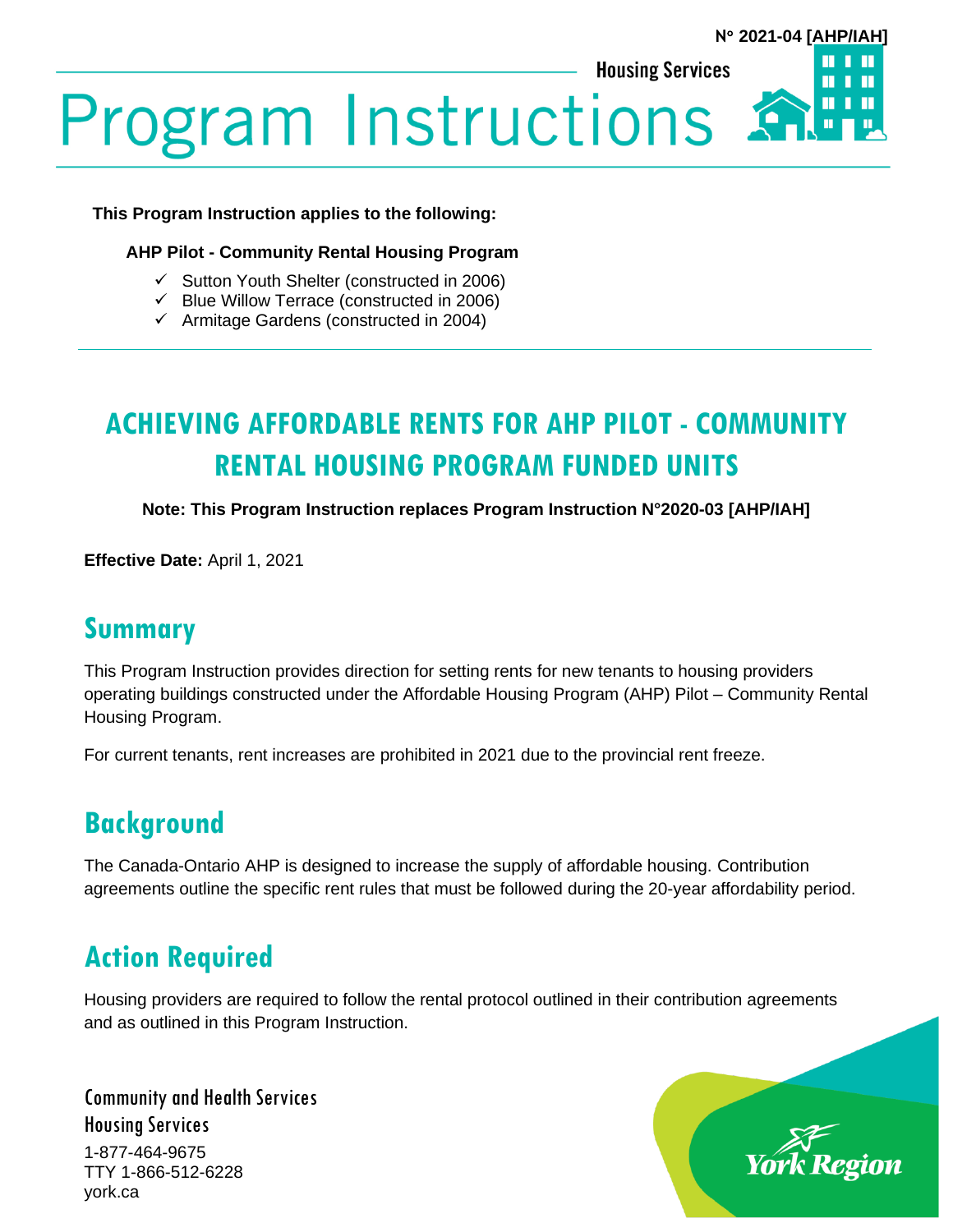#### RENT RULES FOR BUILDINGS IN CONTRIBUTION AGREEMENT YEARS 11 TO 15

Blue Willow Terrace and Sutton Youth Shelter are currently in year 15 of their contribution agreements. The following requirements apply:

• **Rents for new tenants:** Rents for new tenants in 2021 must be at or below the most recent Canada Mortgage and Housing Corporation (CMHC) average market rent, provided in Table 1.

| <b>1 an EVED OMNO AVGING MARKET NORS TOF TORN ROGPORT</b>                               |                 |           |           |           |
|-----------------------------------------------------------------------------------------|-----------------|-----------|-----------|-----------|
| Zone                                                                                    | <b>Bachelor</b> | 1 Bedroom | 2 Bedroom | 3 Bedroom |
| Zone 25<br>Richmond Hill, Vaughan, King                                                 | \$1,109         | \$1,383   | \$1,591   | \$1,842   |
| Zone 26<br>Aurora, Newmarket, Whitchurch-<br>Stouffville, East Gwillimbury,<br>Georgina | \$764           | \$1,312   | \$1,420   | \$1,716   |
| Zone 27<br>Markham                                                                      | $$1,029*$       | \$1,440   | \$1,600   | \$1,668   |
| York Region (Zones 25-27)                                                               | \$995           | \$1,370   | \$1,537   | \$1,465   |

**Table 1 Fall 2020 CMHC Average Market Rents for York Region**

\*Note: The Zone 27 bachelor rent has been supressed by CMHC. The Fall 2019 bachelor rate has been provided for use in 2021.

• **Rents for current tenants:** Beginning in year 11, the contribution agreements permit housing providers to increase rents annually by the provincial rent increase guideline plus 0.55%. However, in 2021, rents for current tenants who started rental agreements prior to 2021 cannot be increased. The Government of Ontario has frozen most residential rents for the period of January 1, 2021 and December 31, 2021. For more information refer to [Program Instruction 2020-08: Setting Market](https://www.york.ca/wps/wcm/connect/yorkpublic/814ff13e-2355-4481-8320-a20941bd3a17/PI-2020-08-Implementing-the-2021-Provincial-Rent-Freeze-for-Current-Market-Rent-Tenants-in-AHP-IAH-Funded-Communities.pdf?MOD=AJPERES&CVID=npTz1ZR)  [Rents for Current Tenants in AHP/IAH-Funded Communities During the 2021 Provincial Rent](https://www.york.ca/wps/wcm/connect/yorkpublic/814ff13e-2355-4481-8320-a20941bd3a17/PI-2020-08-Implementing-the-2021-Provincial-Rent-Freeze-for-Current-Market-Rent-Tenants-in-AHP-IAH-Funded-Communities.pdf?MOD=AJPERES&CVID=npTz1ZR)  [Freeze.](https://www.york.ca/wps/wcm/connect/yorkpublic/814ff13e-2355-4481-8320-a20941bd3a17/PI-2020-08-Implementing-the-2021-Provincial-Rent-Freeze-for-Current-Market-Rent-Tenants-in-AHP-IAH-Funded-Communities.pdf?MOD=AJPERES&CVID=npTz1ZR)

#### RENT RULES FOR BUILDINGS IN CONTRIBUTION AGREEMENT YEARS 16 TO 20

Armitage Gardens is in year 17 of its contribution agreement, which is referred to as the "phase-out period."

- **Rents for new tenants:** Rents for new tenants are no longer subject to the AHP program rules and may be set at an amount determined by the housing provider and agreed to by the tenant.
- **Rents for current tenants:** During the phase-out period, the contribution agreements permit housing providers to increase rents annual by the provincial rent increase guideline plus 0.55%. However, in 2021, rents for current tenants who started rental agreements prior to 2021 cannot be increased. The Government of Ontario has frozen most residential rents for the period of January 1, 2021 and December 31, 2021. For more information refer to [Program Instruction 2020-08: Setting](https://www.york.ca/wps/wcm/connect/yorkpublic/814ff13e-2355-4481-8320-a20941bd3a17/PI-2020-08-Implementing-the-2021-Provincial-Rent-Freeze-for-Current-Market-Rent-Tenants-in-AHP-IAH-Funded-Communities.pdf?MOD=AJPERES&CVID=npTz1ZR)